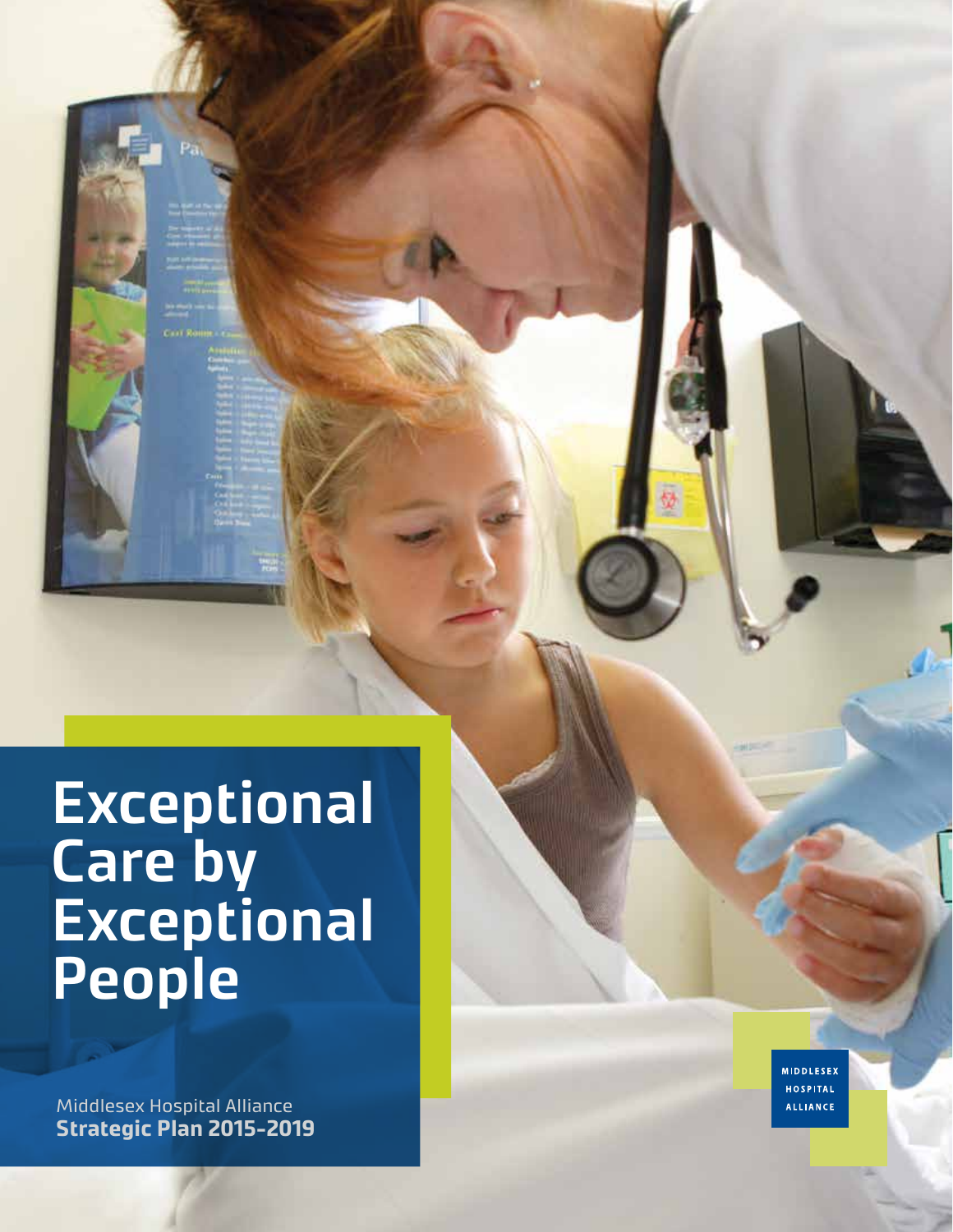## **Our Bold New Vision is Born**

Welcome to the Middlesex Hospital Alliance (MHA) – Four Counties Health Services and Strathroy Middlesex General Hospital – 2015-2019 Strategic Plan. While the strategic plan points us toward the future, it is shaped by a vision that has driven us for more than a century (100 years) – a community of people collectively committed to transforming the patient experience with a relentless focus on quality.

When embarking on the development of a new MHA Strategic Plan 2015-2019, the Board of Directors agreed that the community also had a vested interest in the plan and therefore it should reflect not only the vision of MHA but also include the vision of our internal and external care partners, community partners, staff, volunteers and physicians. Following these consultations, a new MHA Vision was born – **Exceptional Care by Exceptional People**. Our culture is one that puts patients first and which has an unwavering commitment to exceeding expectations.

The Board is extremely proud of the MHA Family and the exceptional care provided to our patients each and every day as we live our Mission – **To provide the healthcare we would expect for our own families**. We are committed to providing quality patient care that is second to none.

In the following pages you will see MHA's five new Strategic Pillars. We look forward to embracing the challenges to achieve and exceed our goals and objectives. Virtually any future suggests that the pace of change and the challenges ahead will outstrip the available solutions. Innovation will be critical as we forge ahead.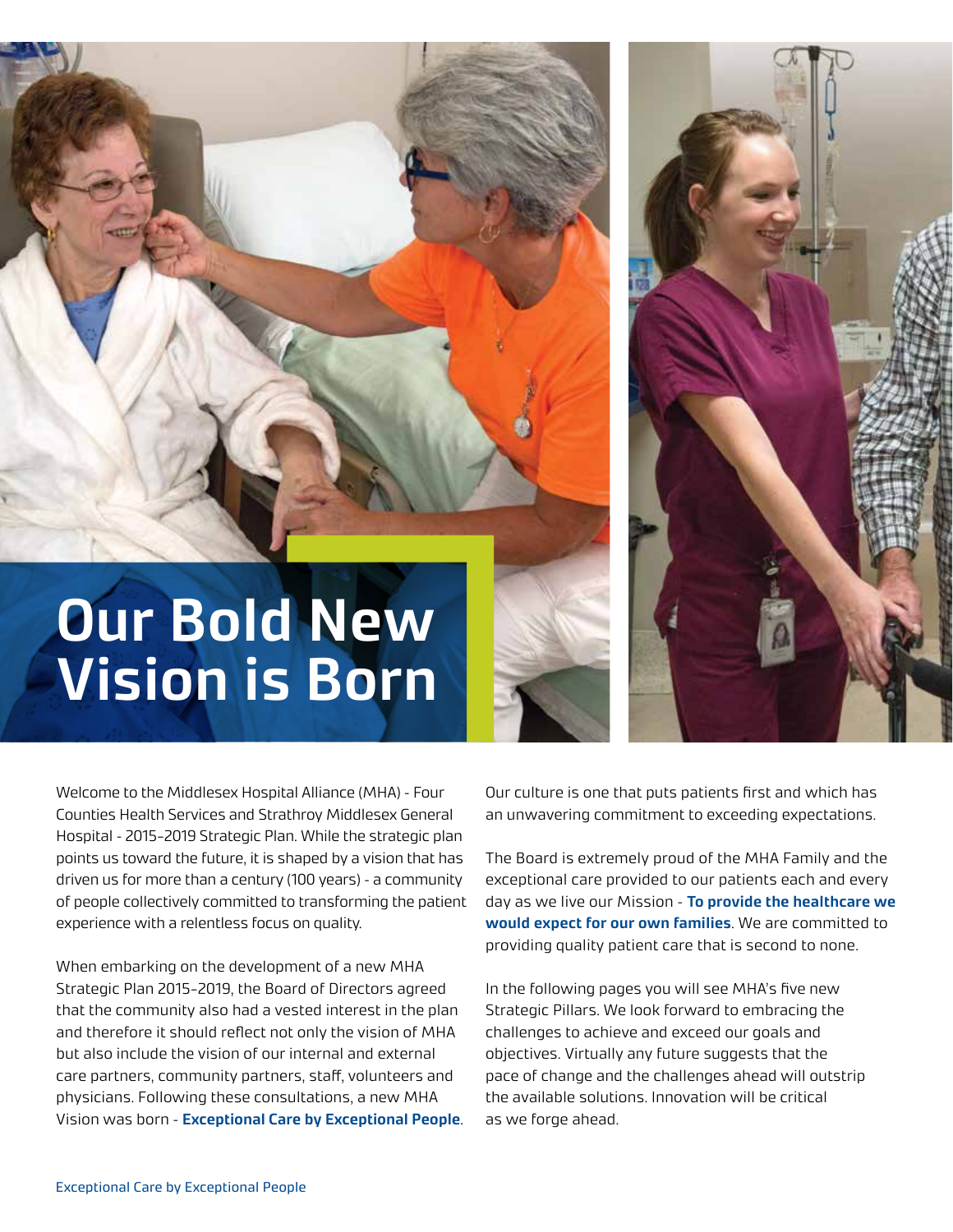



*We are a community of people collectively committed to transforming the patient experience with a relentless focus on quality.*

In closing we would like to sincerely thank the MHA Family, our internal and external partners and the community for their valuable contributions to the MHA Strategic Plan 2015-2019. Each and every member of the MHA family has a vital role to play in MHA's success.

Sincerely,

**DAWN BUTLER TODD STEPANUIK DR. GARY PERKIN** on behalf of the Board of Directors

MHA President & CEO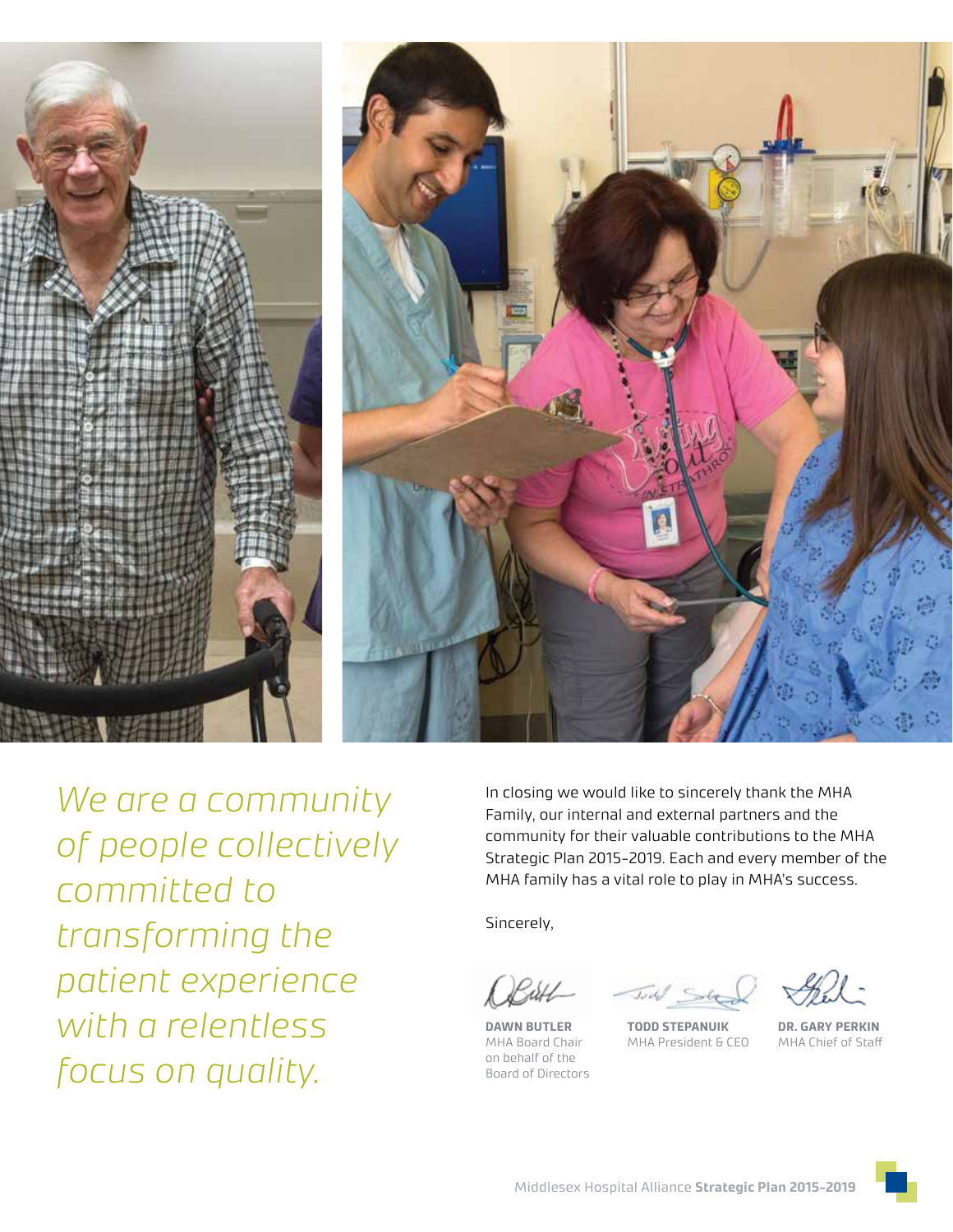

**The Middlesex Hospital Alliance is made up of two partner sites: (Pictured L-R) Four Counties Health Services (Newbury) established in 1967 and Strathroy Middlesex General Hospital established in 1914.**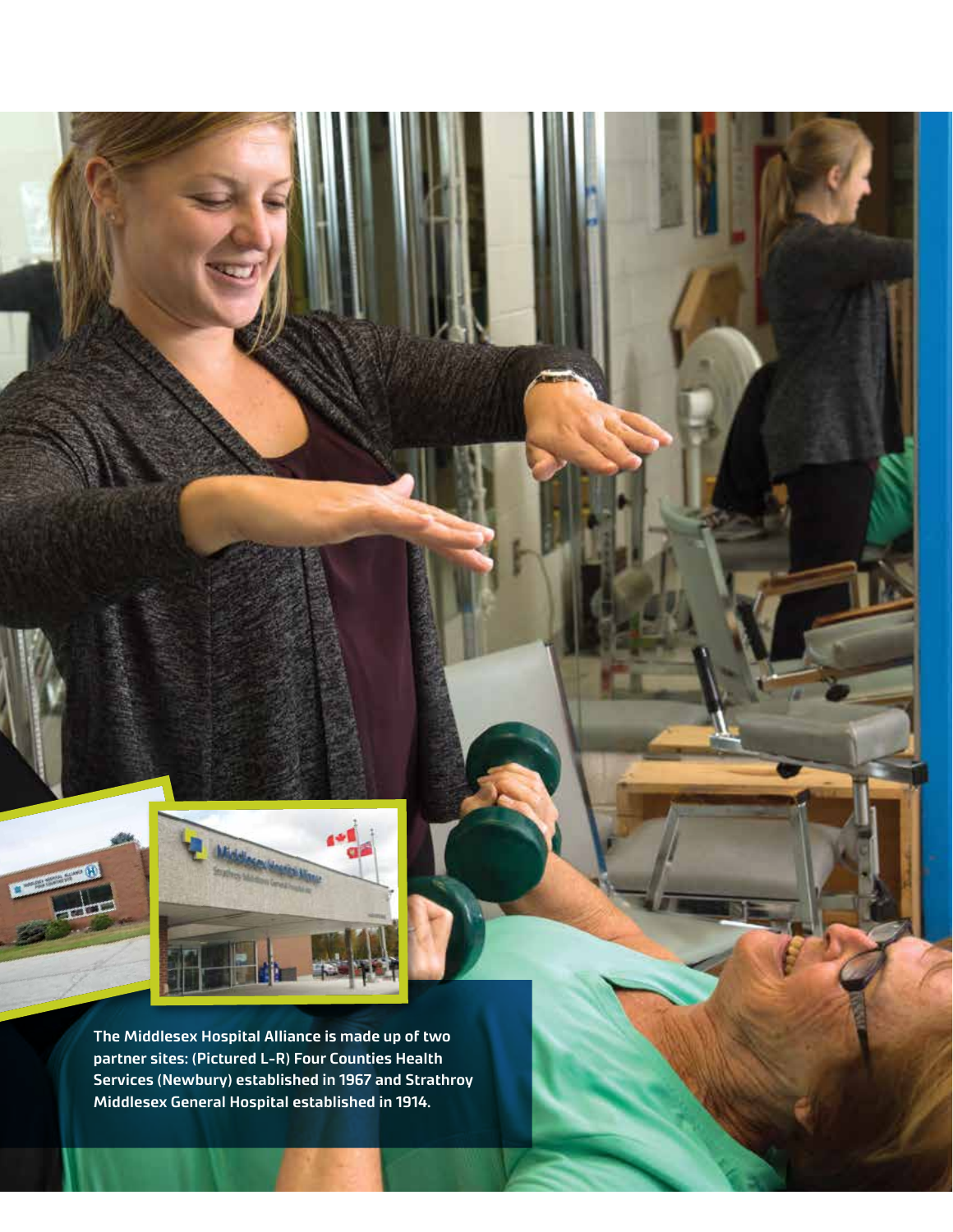

# **Telling Our Story Together**

Within our Middlesex Hospital Alliance family, over 500 physicians, employees and volunteers care for patients in our communities. Together, we're creating a more integrated and seamless approach to patient care and transitions by embracing collaborative partnerships and investing in our people. We work hard to do this as efficiently as possible within a framework of fiscal accountability.

*Together, we're creating a more integrated and seamless approach to patient care and transitions by embracing collaborative partnerships and investing in our people.*



Our Alliance is governed by a dedicated Board of Directors. One of the key governance responsibilities of the Board is to proactively plan for the future through the development of a strategic plan. Our new strategic plan for 2015-2019 is our 'road map' for the next few years and positions us for the future to meet the challenges and pursue the opportunities that lie ahead. Through this new plan, we are committed to providing high quality services to meet the evolving needs of our catchment area.

## OUR PLEDGE TO SERVE

### **VALUES**

The Middlesex Hospital Alliance is guided by our principles.

**S** *afety for Our Patients, Staff and Visitors*

**E** *xcellence in Our Performance*

**R** *espect for Everyone All the Time*

**V** *alue in All that We Do*

**E** *nthusiasm as Our Way of Life*

#### **OUR NEW VISION**

*Exceptional Care by Exceptional People*

### **OUR RENEWED MISSION**

*To Provide the Healthcare We Would Expect for our Own Families*

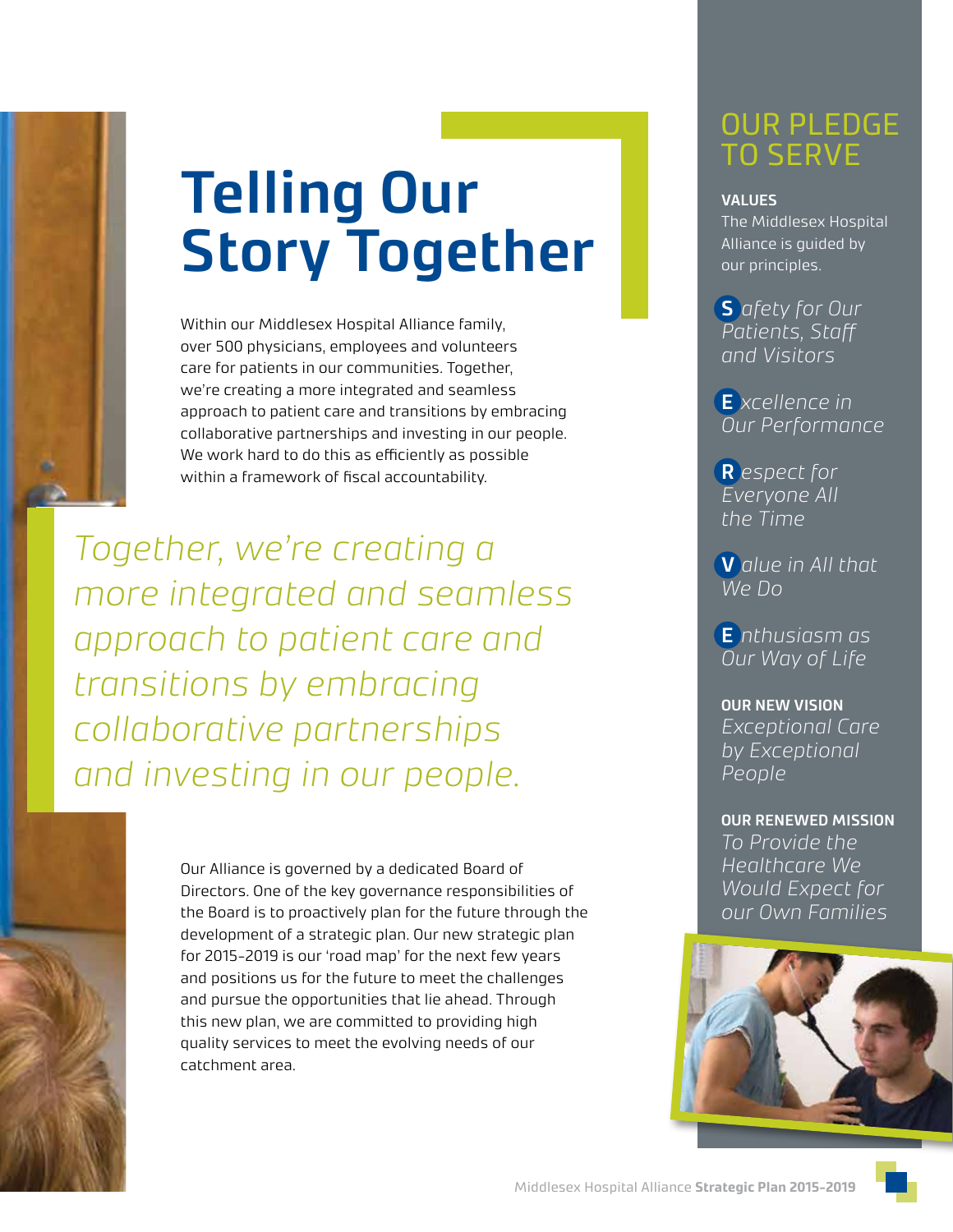## **Our Strategic Planning Process**

Consultations with both internal and external stakeholders were a key part of the strategic planning process. We wanted the voices of the community, of our staff and physicians and volunteers to be heard.

We were very pleased with the feedback and look forward to continued consultations as we implement our new plan.

**Environmental Scan Internal & External Stakeholder Engagement Board Engagement – Draft Strategic Directions Stakeholder Consultations – Strategic Direction**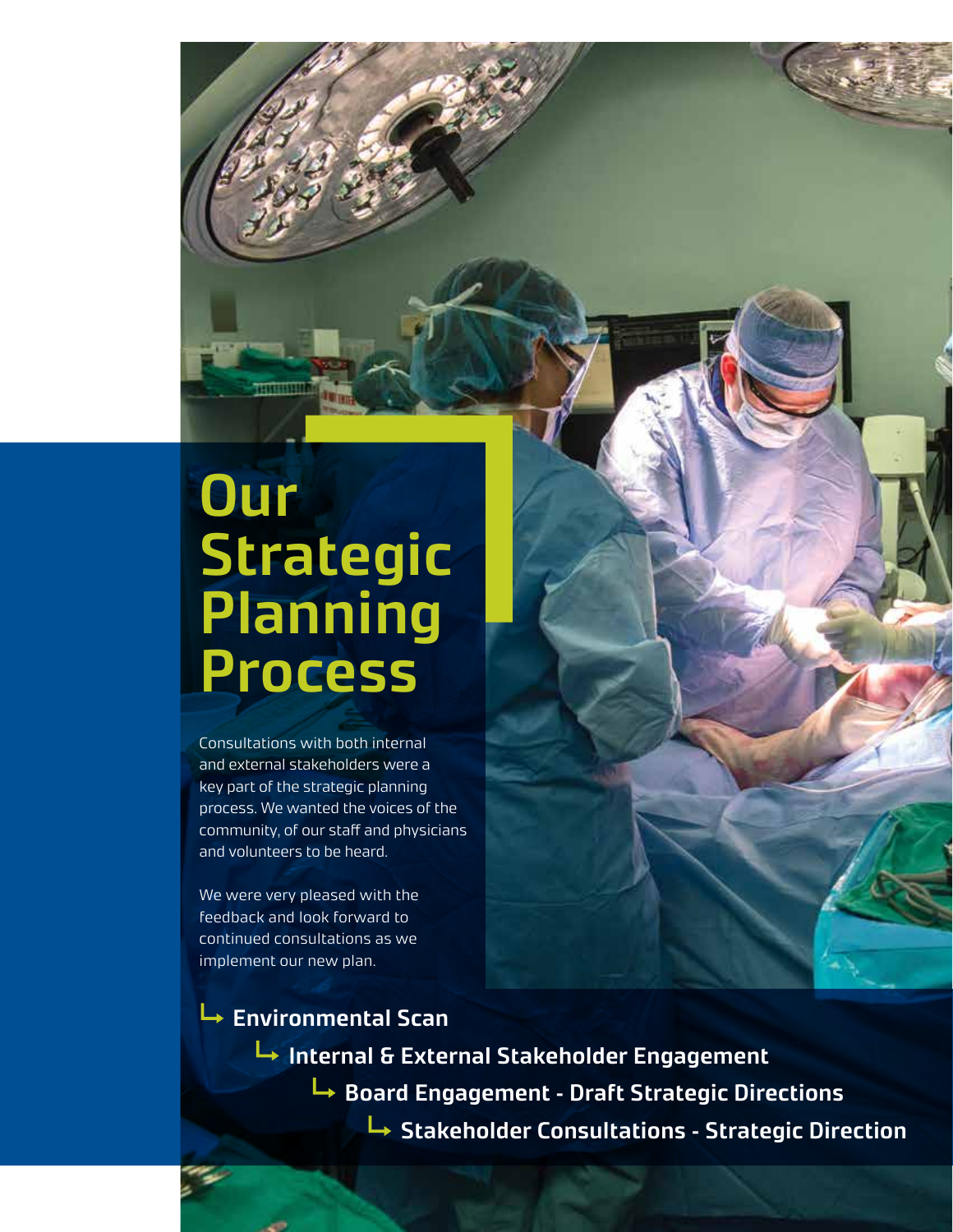

# **Our Strategic Pillars**

We will continue to provide exceptional care to our patients through our ongoing commitment and dedication to our five Strategic Pillars:



**QUALITY CARE** *Unparalleled Focus on Quality*



3

**PEOPLE** *Attract, Retain and Support the Best*

### **RELATIONSHIPS**

*Optimize and Leverage Partnership Opportunities*



**RESOURCES** *Utilize our Resources in an Effective and Efficient Manner*



**INNOVATION**





**Middlesex Hospital Alliance Strategic Plan 2015-2019**